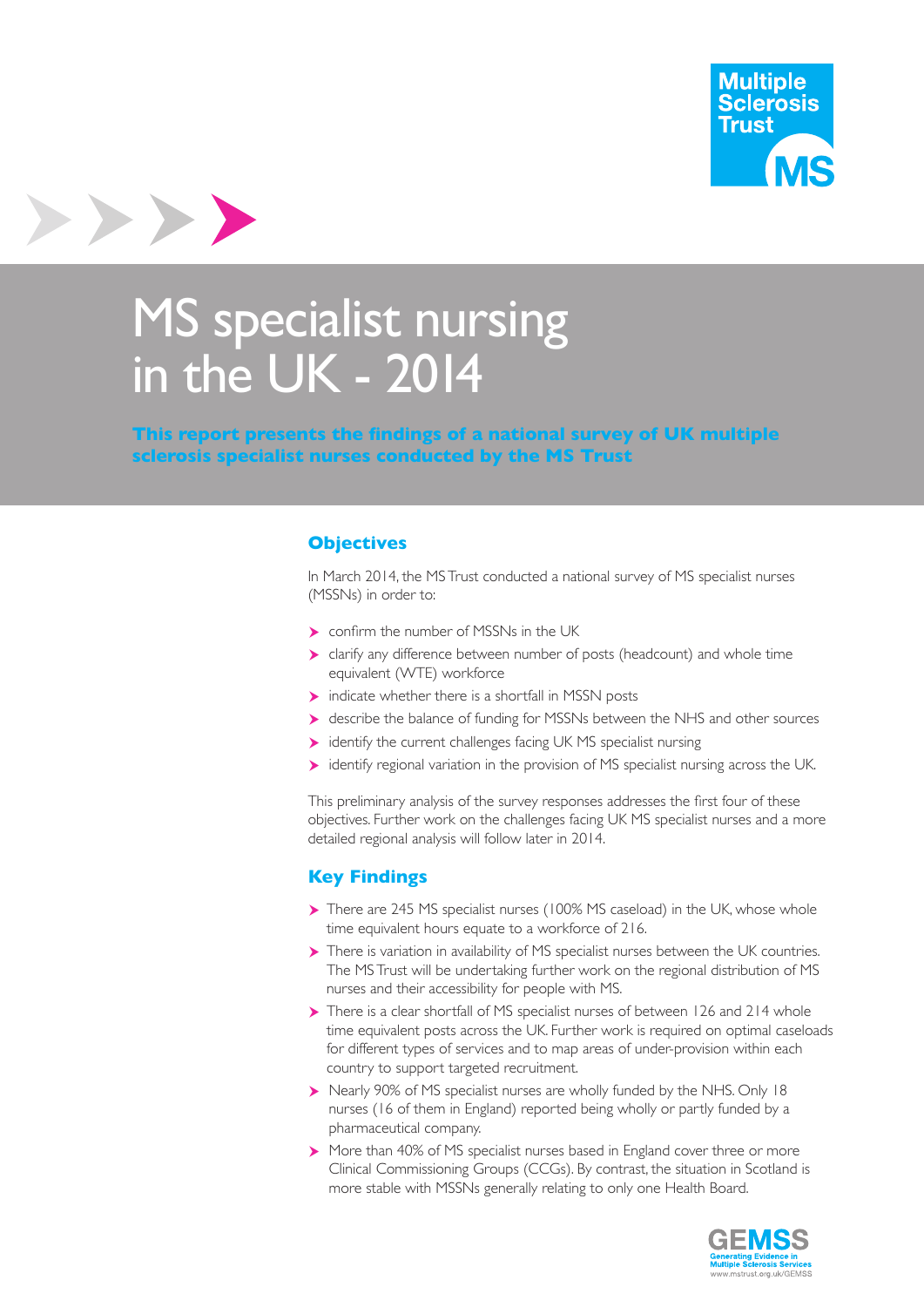

# >>>>

# **Methodology**

A self-report survey was undertaken of all specialist nurses working in MS on the MS Trust database. These were nurses categorised as MS specialist nurses (MSSN) (with a 100% MS caseload) or neurology specialist nurses (NSN) (with a caseload that includes MS). A small number of additional MS nursing roles were also included, including MS support or MS liaison nurses.

The survey was conducted between 10 March and 10 April 2014. The survey was launched at the MS Trust annual MS specialist nurses' meeting and delegates responded by hand held voting device. Following the meeting, the remainder of eligible nurses on the database were contacted by email and asked to complete the survey online. Follow-up emails and calls were made to remind people to complete the survey.

All respondents were asked to provide their name, allowing the MS Trust to map the results back to the database and to enable subsequent geographic analysis of the data. The results below, however are presented anonymously.

The survey was sent to 283 specialist nurses working in MS\* taken from the MS Trust health professional database. The cohort included MSSNs and NSNs<sup>\*\*</sup>:

|                             | Total | Responders | <b>Non</b> | Not<br>Responders contacted*** | Response<br>rate of asked | Response<br>rate of all |
|-----------------------------|-------|------------|------------|--------------------------------|---------------------------|-------------------------|
| MS specialist nurses        | 245   | 237        | 6          |                                | 98%                       | 97%                     |
| Neurology specialist nurses | 38    | 35         |            |                                | 97%                       | 92%                     |
| <b>ALL</b>                  | 283   | 272        |            | 4                              | 97%                       | 96%                     |

\* The survey was also sent to 41 nurses who work in MS services in other roles. This includes MS support nurses (including those employed by pharmaceutical companies), infusion nurses and other roles which don't fit the criteria of MSSN or NSN. Their responses are excluded from this analysis.

\*\* Neurology specialist nurses (NSNs) cover a mixture of long-term neurological conditions. Their available time for MS varies and is dependent on the number and nature of other conditions on their caseload. Their contact with the MS Trust for professional development will also vary so it is likely that there are NSNs not included on the MS Trust database. Data was collected on NSNs known to the MS Trust but was excluded from this analysis.

\*\*\* 4 nurses were excluded from the survey due to personal circumstances known to the MS Trust.

2 MSSNs - due to long-term sickness absence.

2 NSNs - due to ill health in the family or maternity leave.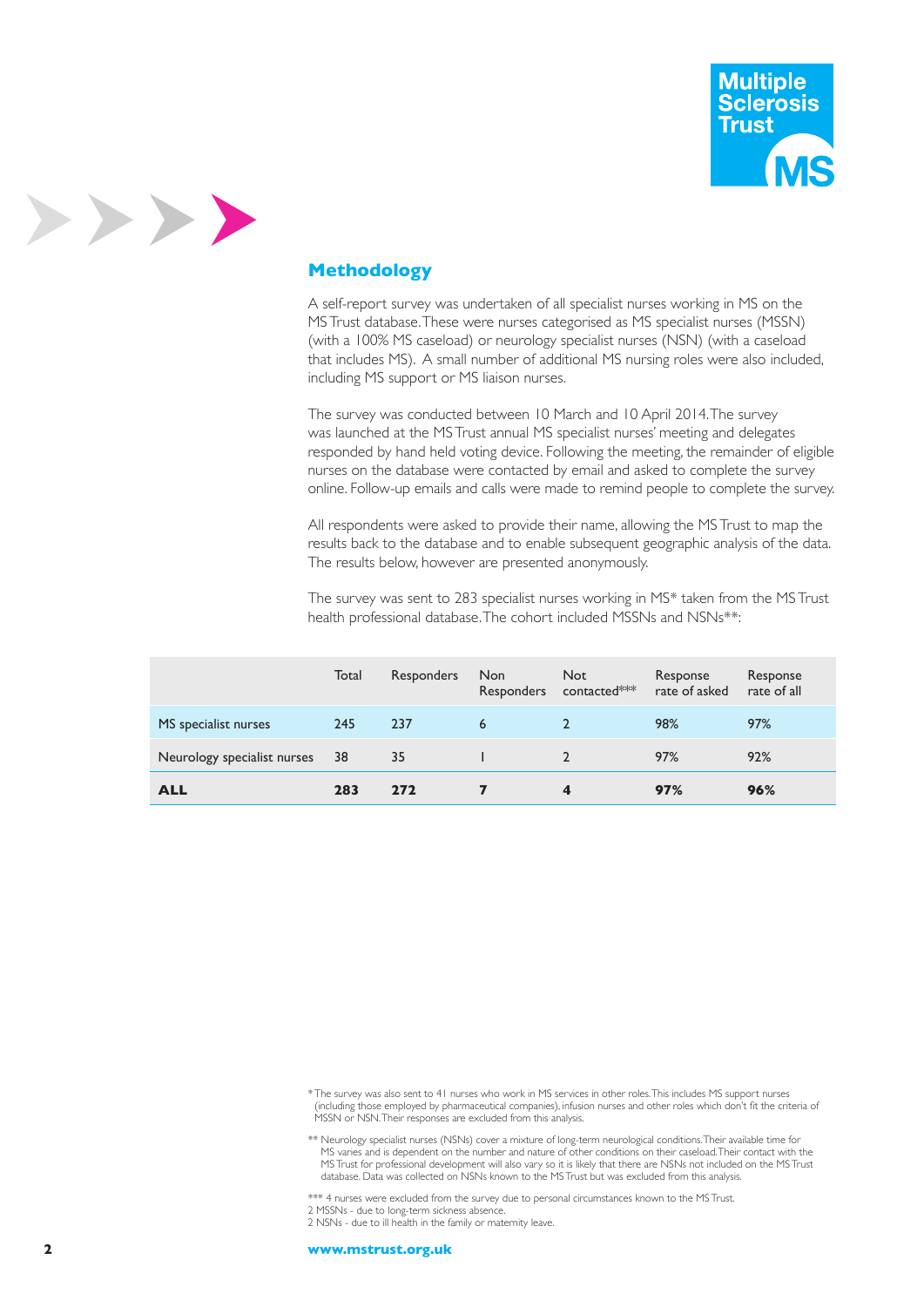



**The response rate from the 245 UK MS specialist nurses was 97%.**

#### **Results**

#### **MS Specialist Nurses**

The MS Trust is in contact with **245** MSSNs across the UK and is confident that this represents all of the MSSNs working in the NHS in April 2014. The overall response rate to the survey from the MSSNs was **97%**.



#### **MSSN respondents**

#### **Headcount versus whole time equivalent posts**

MSSNs were asked to identify themselves as full or part-time. With the exception of Wales, where all MSSNs reported that they are in full-time posts, approximately 1/3 of MSSNs are in part-time roles.



#### **Full-time v part-time MSSNs**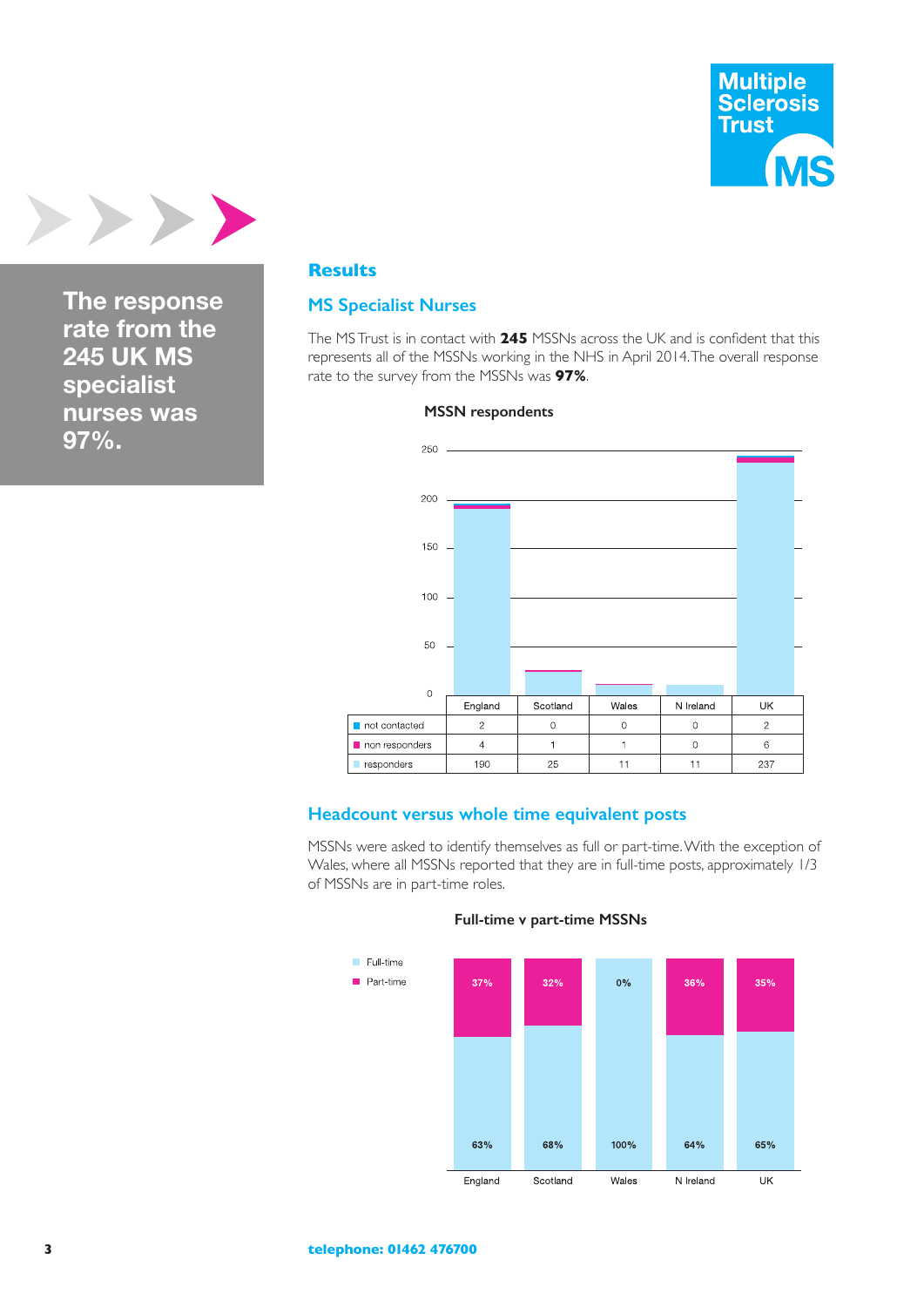



**There is currently no comprehensive MS register in any UK country and no consensus about the number of people with MS in the UK.**

Part-time MSSNs were asked for their whole time equivalent (WTE) hours. In some cases, respondents put their actual hours worked. These were converted to WTE figures assuming a 37.5 hour full-time working week.

This data allowed us to calculate the difference between the number of MSSNs and the WTE workforce. We found that the WTE for survey respondents was 88% of the number of nurse posts. Given the high response rate to the survey, we were able to extrapolate to the full cohort of MSSNs to calculate an overall WTE for MSSNs in the UK. In other words, in terms of available MSSN time to deliver services, there is the equivalent of 29 fewer MSSNs across the UK than the total number of posts would indicate.



#### **MSSN posts v WTE (UK)**

#### **Availability of MS specialist nurses**

The MS Trust has a comprehensive map of all MS nurses in the UK (www.mstrust. org.uk/map). The MS Trust will be undertaking further analysis of the survey data to describe regional variations in availability of MS nurses as well as challenges they face within their local health service context.

One important measure of availability of MS services is the number of people with MS per MS nurse. This calculation relies on accurate data regarding the number of people with a diagnosis of MS in the UK, nationally and regionally. There is currently no comprehensive MS register in any UK country and no clear consensus about prevalence data. The generally accepted figure for the UK has been around 100,000 people1 . A recent epidemiological study estimates the number as significantly higher at 127,000<sup>2</sup>. In the absence of a single agreed figure, we have presented the availability of MS nurses as a range, using the higher and lower prevalence figures as the boundaries. This equates to around 480 people with MS per MSSN.

1 mstrust.org.uk/information/aboutms/keyfacts.jsp [accessed 1 May 2014]

<sup>2</sup> Mackenzie IS, et al. Incidence and prevalence of multiple sclerosis in the UK 1990-2010: a descriptive study in the General Practice Research Database. J Neurol Neurosurg Psychiatry 2014;85(1):76-84.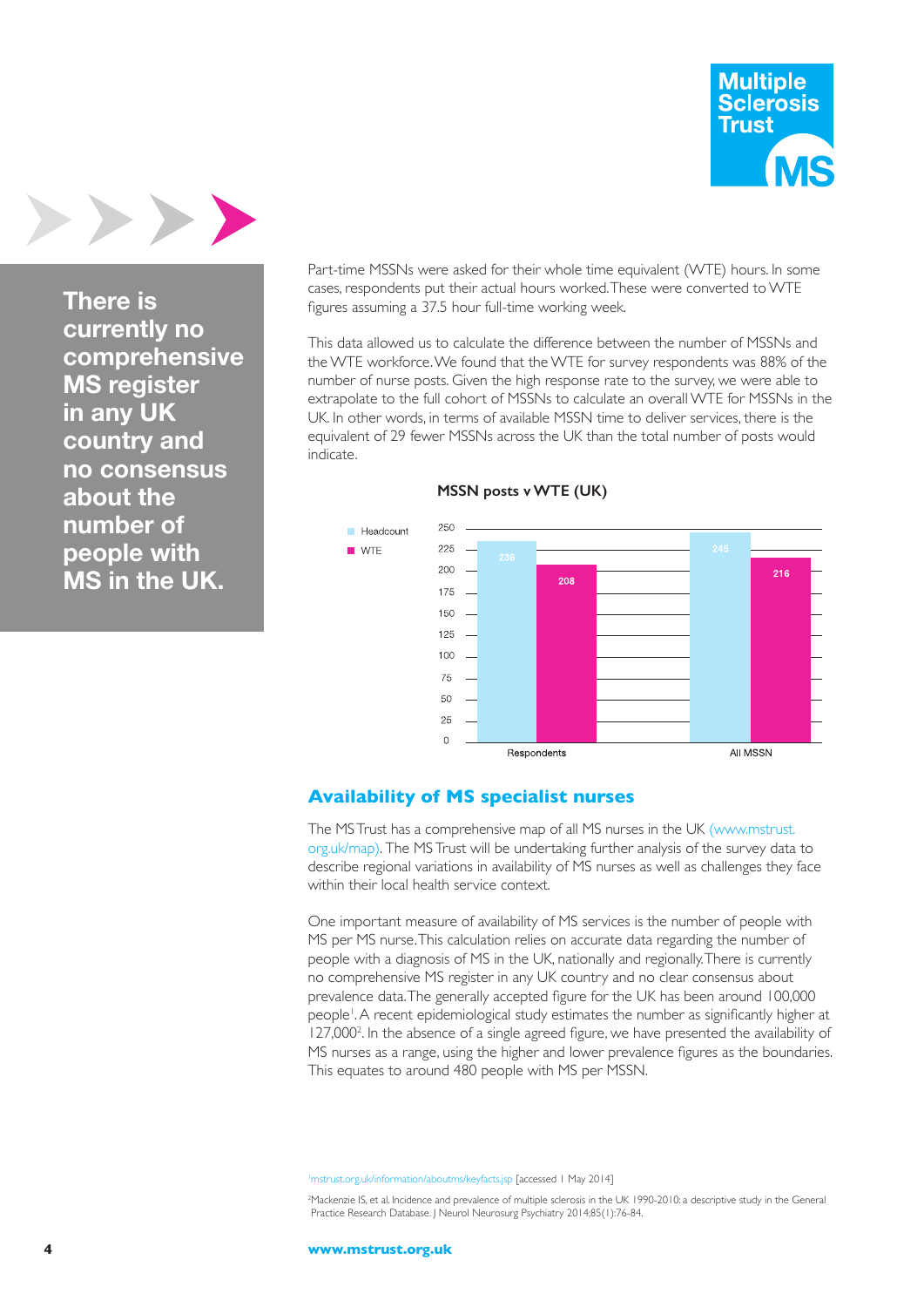

**Across the UK, there are currently around 550 people with MS per WTE MS specialist nurse.**

#### **People with MS per MSSN (nurse headcount)**

(ranges based on current range of MS prevalence data)



\*Further analysis of MSSNs in Wales is required. There are some MSSNs based in England who work across the border, which will affect availability in both countries.

Applying prevalence figures to the WTE calculation for MSSNs shows a realistic picture of the number of people with MS per MSSN. Across the UK, this means that there are currently around 550 people with MS per MSSN.



 **People with MS per MSSN (WTE)**

(ranges based on current range of MS prevalence data)

\*Further analysis of MSSNs in Wales is required. There are some MSSNs based in England who work across the border which will affect availability in both countries.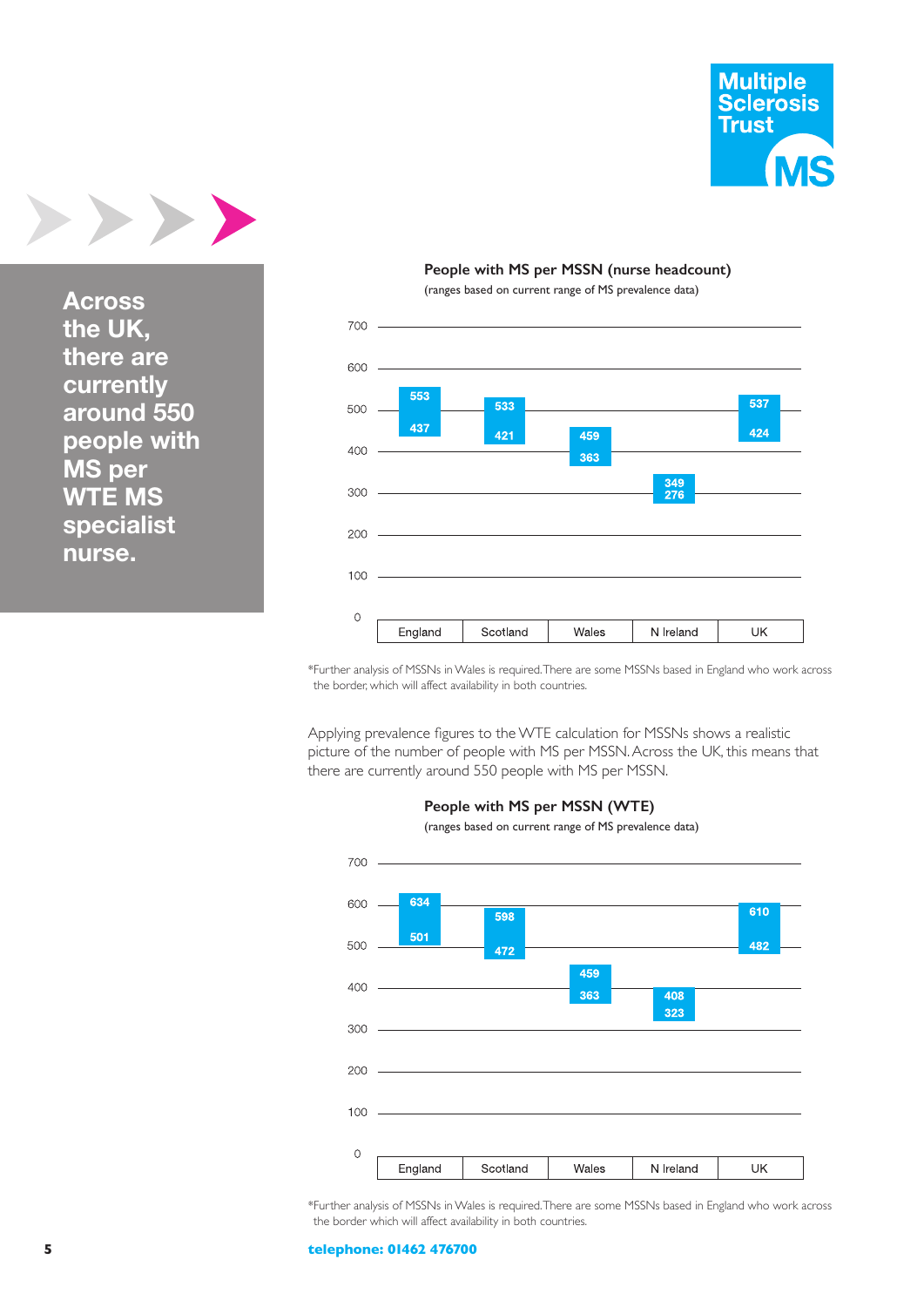



**To reach the target of around 300 people with MS per WTE MS specialist nurse, between 126 and 214 more posts are needed.**

#### **Shortfall in MSSNs**

In addition to agreement on prevalence, to calculate the required number of MSSNs for the UK requires some consensus on an acceptable caseload. Recent work by the MS Trust suggests, on average, an optimal caseload of around 300 patients per whole time equivalent nurse. This is not a definitive figure and there are many factors which can affect the appropriate size of caseload for different types of service. This includes service configuration and caseload characteristics, such as proportion of patients who may be on disease modifying therapy, proportion with progressive MS who may also have complex symptoms and disability, service rurality and the availability of other services such as psychology and therapies.

As part of the GEMSS programme (Generating Evidence in MS Services), the MS Trust will be modelling optimal caseloads for different types of services with different caseload characteristics. This will allow for a more detailed analysis of caseload. As an average, however, the caseload figure of 300 does allow a calculation of shortfall in MSSNs. The following chart shows the shortfall based on the higher and lower MS prevalence figures\*.



 **Requirement for MSSN posts compared to available MSSNs** Assuming an optical caseload of 300 people with MS (PwMS) per MSSN

To achieve an optimal caseload of 300 people with MS per MSSN, the shortfall for the UK is between 126 and 214 WTE posts. The scale of shortfall varies between countries, with England apparently having the lowest levels of availability. Further mapping work is required to identify specific areas of under-provision which could support targeted recruitment and ensure consistency in accessibility as well as availability.

\* Making judgements about caseload for MSSN services which cover the wide spectrum of MS care in different settings and at all points on the disease continuum is problematic but crucial work. It is important to treat these estimates with caution and see them within the context of the overall findings of this survey as well as the ongoing work on caseloads.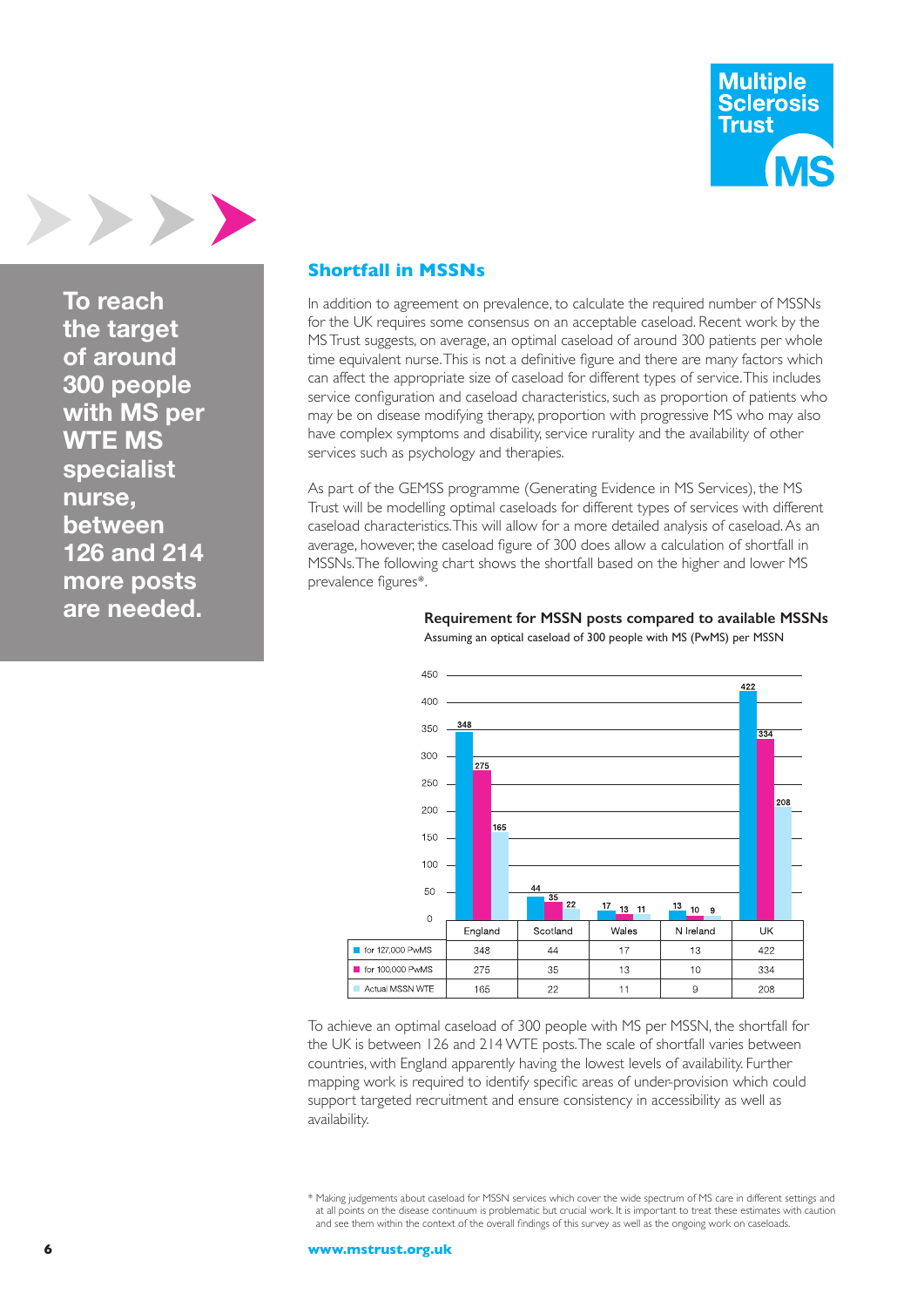



#### **Where MSSNs see people with MS**

Respondents were asked where they see people with MS. They could select as many locations as applied to their service. Regardless of whether their principal base is a hospital or the community, over 70% of MS specialist nurses reported that they see patients in more than one setting. Overall, we found that 60% of nurses employed in hospitals also see patients in their own homes and 64% of community MSSNs also see patients in hospital. However, particularly in England and Northern Ireland, less than 40% of hospital based MSSNs also provide community clinics. Further analysis is required to determine whether these areas have access to community based MSSNs, particularly for those people with complex disabilities.



#### **Where hospital based MSSN see patients**



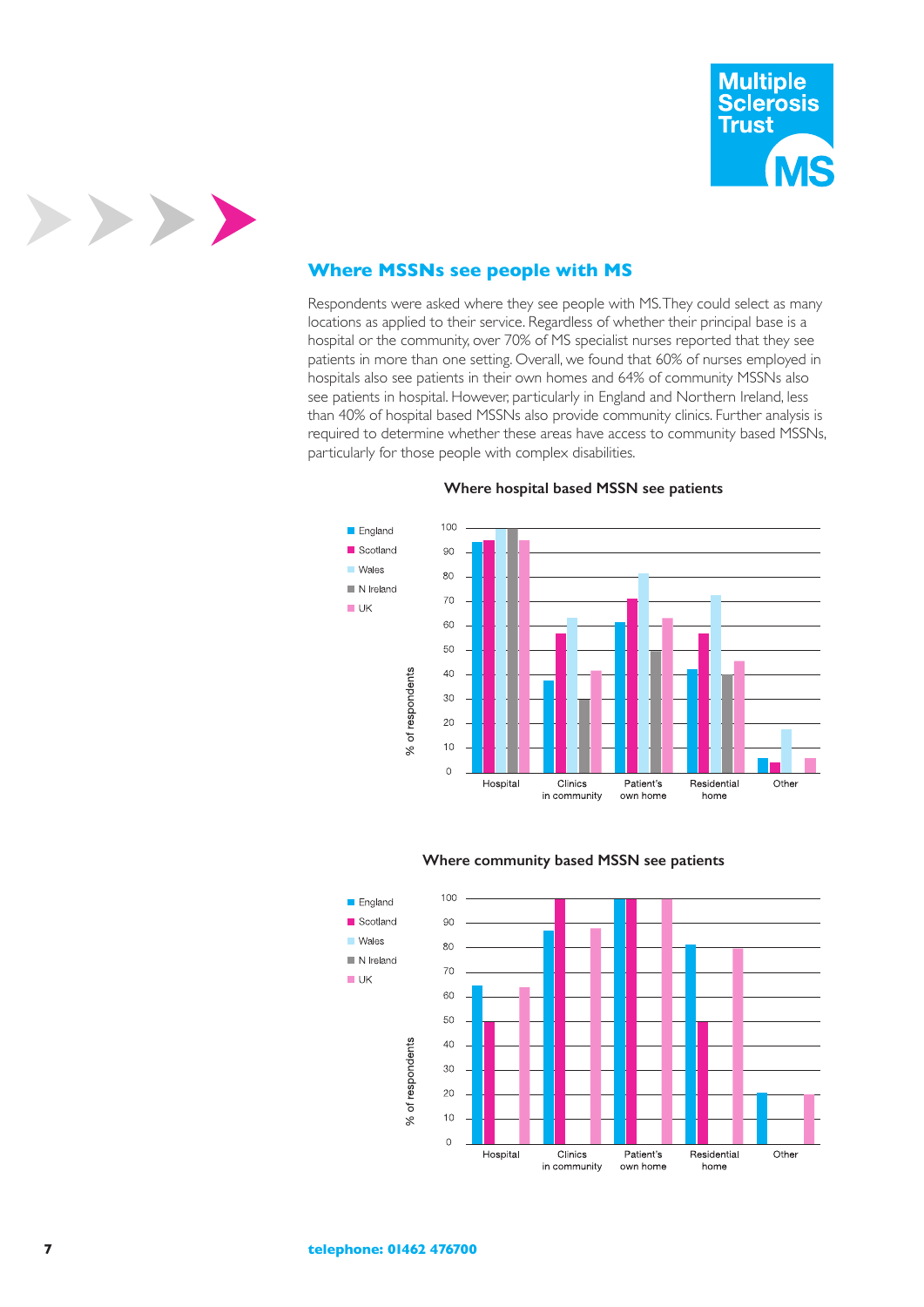



**Overall, 87% of MS specialist nurses are solely funded by the NHS.**

# **MS specialist nurse funding**

Nurses were asked about the funding for their post. Overall, 87% reported that they were solely funded by the NHS.

In Scotland, one MSSN reported being solely funded by a pharmaceutical company and an additional three being wholly or partly funded by a charity.

In Wales, no MSSN reported being wholly or partly funded by a pharmaceutical company or a charity.

In Northern Ireland, one MSSN reported being wholly funded by a pharmaceutical company and none reported being funded by a charity.

In England, 12 MSSNs reported being solely funded by a pharmaceutical company with an additional four reporting mixed funding from a pharmaceutical company and either the NHS or another source. Two MSSNs based in England reported being wholly or partly funded by a charity. Though funding for MSSNs in England is predominantly through the NHS, the detailed picture is complex and fluid. Depending on employer, service model and, to some extent, caseload, MSSN posts are funded either through national specialised commissioning by NHS England or through local Clinical Commissioning Groups (CCGs). There is a widespread lack of clarity about commissioning responsibilities and a well-documented need to create efficiencies across the NHS which generate real savings<sup>3</sup>. Further analysis is required to fully describe the detailed NHS funding arrangements for MSSNs and other elements of MS services.

 **Source of funding for MSSN**



3 Bowen A, Hughes S. Getting it right for people with MS. Commissioning 2014, 1(1): 28-30.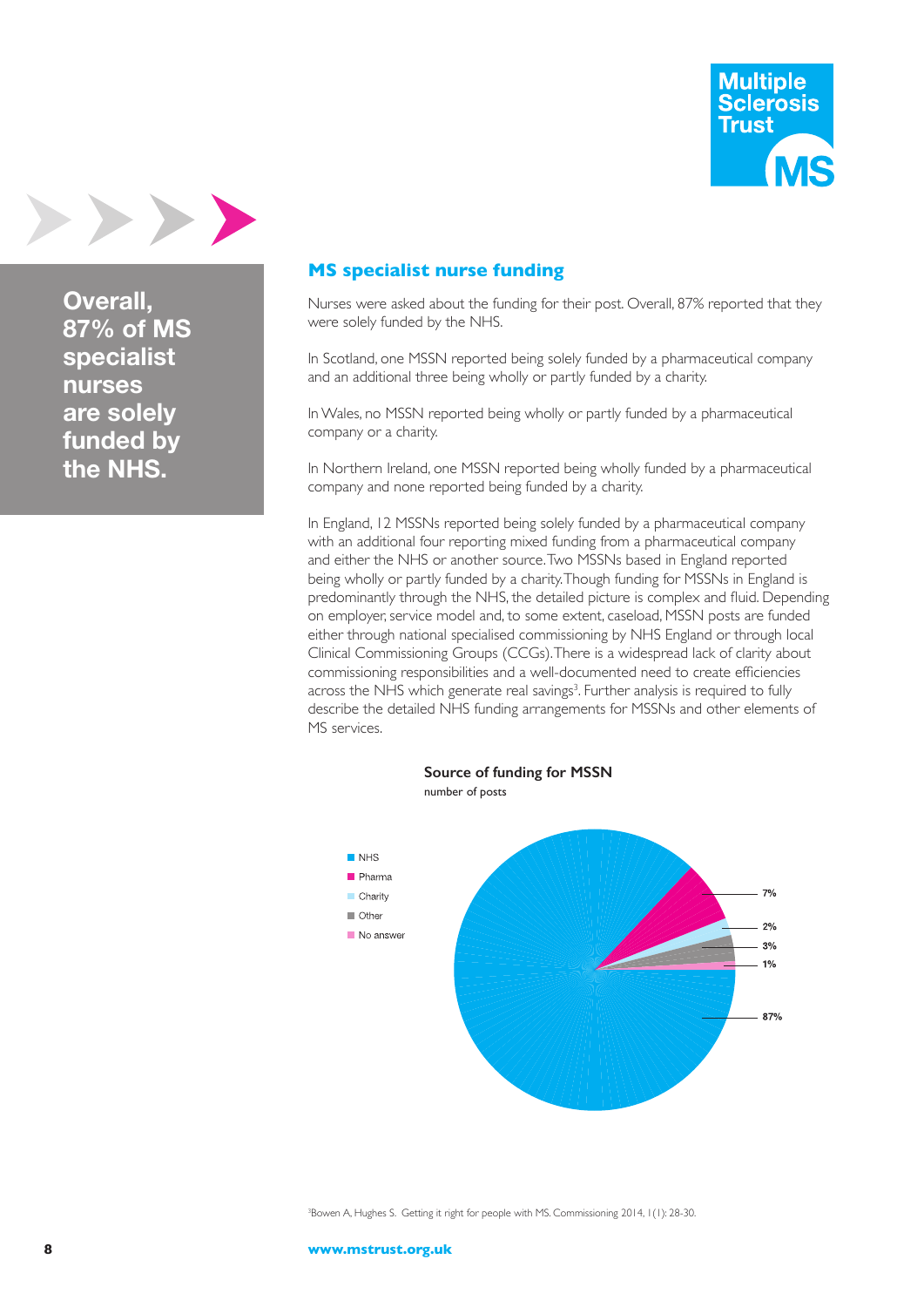



**42% of MS specialist nurses in England reported covering three or more Clinical Commissioning Groups.**

## **MS specialist nursing in the reformed NHS in England**

The recent reforms to the NHS in England have had a significant impact on the way in which MS services are commissioned and funded. Other work undertaken by the MS Trust has highlighted the importance of MSSNs demonstrating their value and impact to managers and commissioners<sup>4</sup> . With the larger number of CCGs and the complexity of funding through clinical and specialised commissioning described above, this inevitably becomes a significantly more difficult task.

Nurses were asked how many CCGs or Health Boards they covered. The picture is complex, particularly in England and Wales - 42% of MSSNs reported covering three or more boards/CCGs - and also confusing - one in eight nurses didn't know how many boards/CCGs they cover. There is a clearly a need for these MSSNs to know who is commissioning and/or funding their service and to ensure they are collecting the appropriate evidence to demonstrate their value to each of these audiences. Consistency on the part of CCGs in the data they require would simplify the task of the MSSNs to meet their respective needs.

By contrast, the situation in Scotland would appear more stable with most MSSNs knowing how many Health Boards they cover and over 70% covering only one. There are also clearly identified standards relating to MS nursing.



#### **CCGs / Health Boards covered**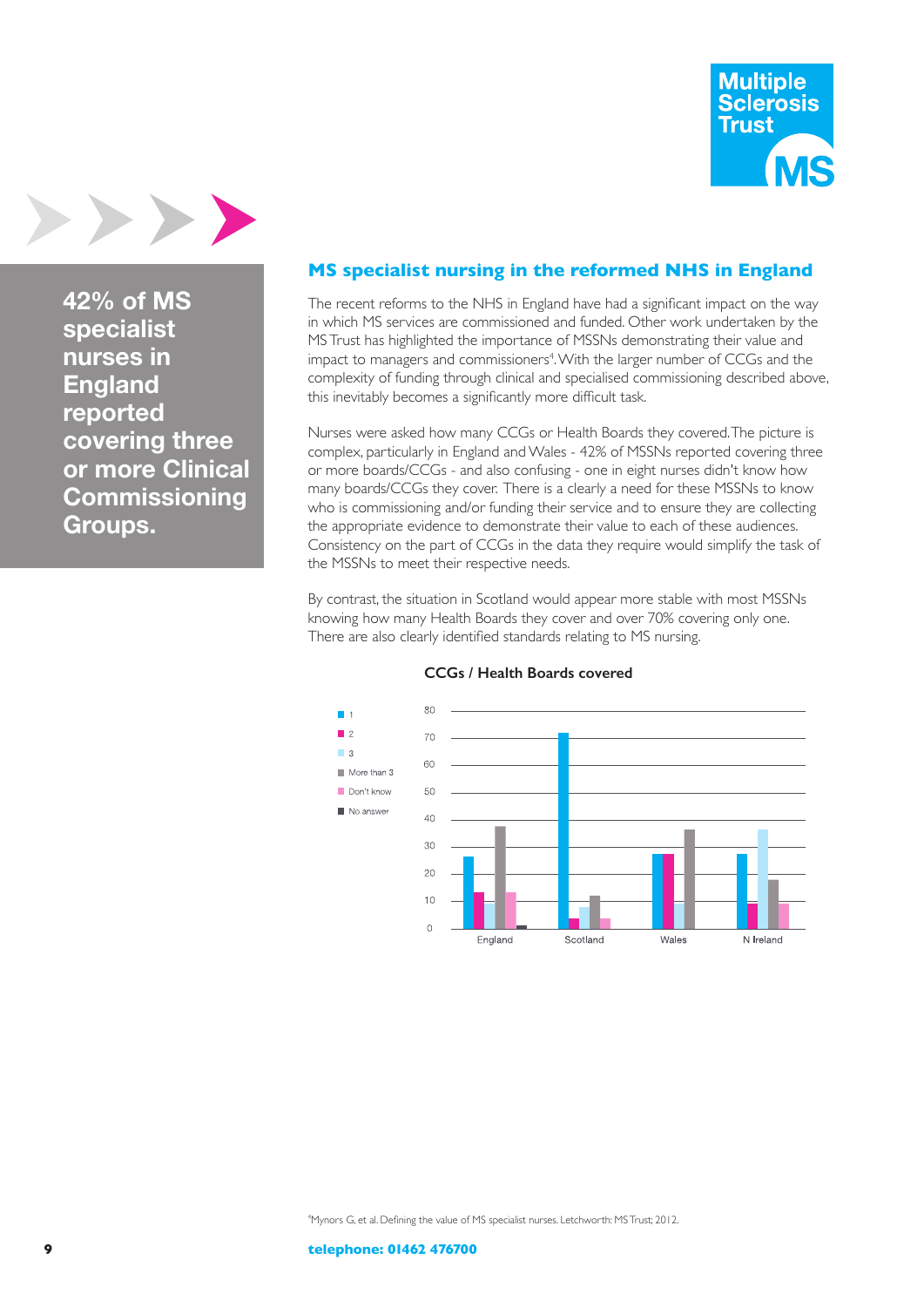



**The MS Trust will be mapping areas of underprovision of MS specialist nurses to help ensure equitable access for everyone with MS.**

#### **Conclusion**

MS specialist nursing in the UK has grown steadily over the past twenty years and is a well-established and vital element of a high quality MS service. The response rate to the survey indicates a strong level of engagement by the community of MSSNs to ensure there is accurate data about their roles, sources of funding for their posts and the challenges they face in their local context as well as from changes in the wider healthcare context.

In order to provide service managers and commissioners from both national specialised commissioning and local CCGs with relevant information, the MS Trust will be undertaking further analysis of the survey data to determine:

- Regional distribution of MSSNs
- Mapped areas of under-provision by UK country
- Models of optimal caseloads for different service types
- Analysis of current challenges for MSSNs

MS is the most common disease of the central nervous system affecting young people. MS is a lifelong condition. It is fluctuating and variable, with a wide array of symptoms and people with MS face uncertainty about how they will be affected by the condition. Everyone with a diagnosis of MS should have easy and timely access to an MS specialist nurse who can provide them with the specialist knowledge and support they require to remain active, engaged and as well as possible. This survey helps strengthen the case for continued focus on the availability of MS nurses across the NHS.

5 NHS Quality Improvement Scotland. Neurological health services: clinical standards. Edinburgh: NHS Quality Improvement Scotland; 2009.

6 MS explained. Letchworth: MS Trust; 2013.